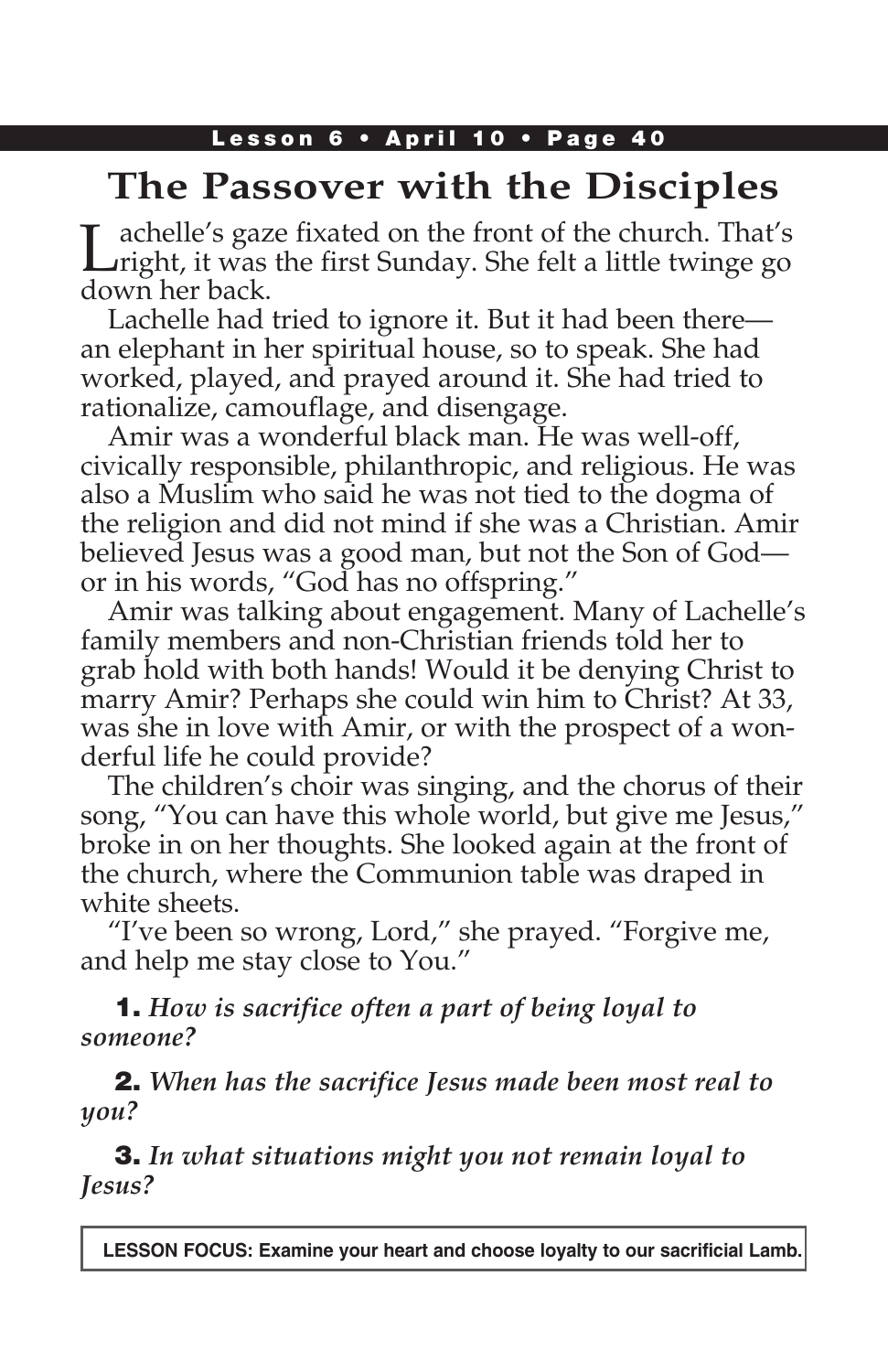### Jesus Sends Two Disciples to Prepare the Passover

#### *Matthew 26:17-19, KJV*

**17 Now the first day of the feast of unleavened bread the disciples came to Jesus, saying unto him, Where wilt thou that we prepare for thee to eat the passover? 18 And he said, Go into the city to such a man, and say unto him, The Master saith, My time is at hand; I will keep the passover at thy house with my disciples. 19 And the disciples did as** 

**Jesus had appointed them; and they made ready the passover.**

#### *Matthew 26:17-19, NIV*

**17On the first day of the Festival of Unleavened Bread, the disciples came to Jesus and asked, "Where do you want us to make preparations for you to eat the Passover?"**

**18He replied, "Go into the city to a certain man and tell him, 'The Teacher says: My appointed time is near. I am going to celebrate the Passover with my disciples at your house.'" 19 So the disciples did as Jesus had directed them and prepared the Passover.**

While Matthew speaks of the disciples in general terms, Luke specifies that Jesus sent Peter and John into Jerusalem to make preparations for the Passover meal (22:8). The two would take the Passover lamb to the temple, where the priests sacrificed it as a burnt offering, and then cooked it ahead of the gathering.

Jesus did not reveal the location in His directives, but rather gave them instructions as to how to find the place. Why the secrecy regarding the location of the Passover meal? Matthew 26:14-16 likely provides the answer: Judas had already agreed with the chief priests to betray Jesus.

Although Jesus knew His "appointed time" to die upon the Cross was "near" (vs. 18), He did not want His evening interrupted by His arrest. Only John and Peter would know the location until much later in the day.

The man the Lord led them to in the city may have been someone familiar with Jesus and the disciples as he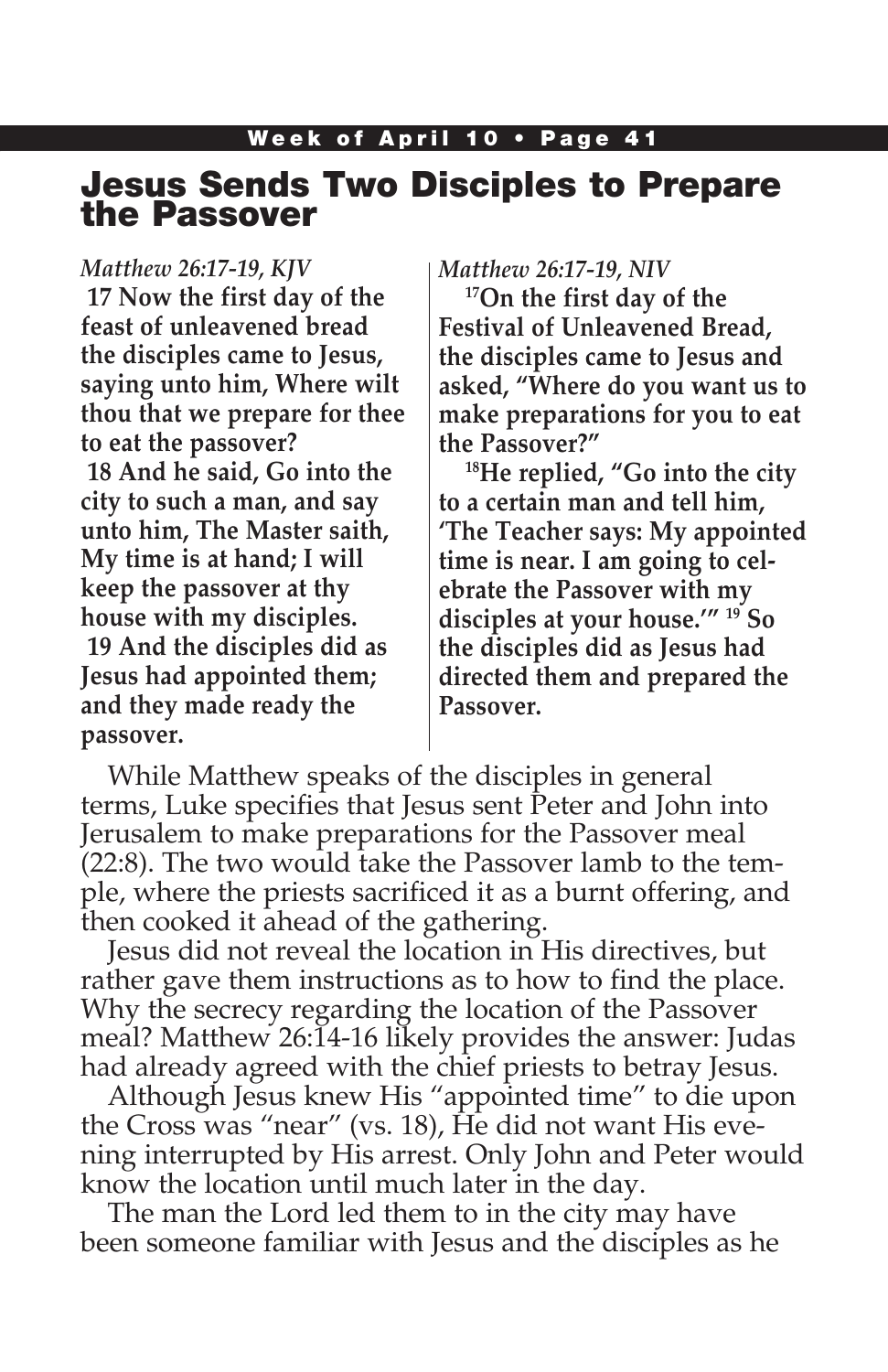readily agreed with the request. Some suggest that the upper room was at the home of the father of John Mark, but we cannot know this for certain.

4. *What instructions did Jesus give Peter and John regarding the location of the Passover feast later that night?*

5. *What was the benefit of keeping the place of preparation a secret until later in the day?*

# Jesus Identifies Judas as His Betrayer

#### *Matthew 26:20-25, KJV*

**20 Now when the even was come, he sat down with the twelve.**

**21 And as they did eat, he said, Verily I say unto you, that one of you shall betray me.**

**22 And they were exceeding sorrowful, and began every one of them to say unto him, Lord, is it I?**

**23 And he answered and said, He that dippeth his hand with me in the dish, the same shall betray me.**

**24 The Son of man goeth as it is written of him: but woe unto that man by whom the Son of man is betrayed! it had been good for that man if he had not been born.**

**25 Then Judas, which betrayed him, answered and said, Master, is it I? He said unto him, Thou hast said.**

*Matthew 26:20-25, NIV*

**20When evening came, Jesus was reclining at the table with the Twelve. 21And while they were eating, he said, "Truly I tell you, one of you will betray me."**

**22They were very sad and began to say to him one after the other, "Surely you don't mean me, Lord?"**

**23Jesus replied, "The one who has dipped his hand into the bowl with me will betray me. 24The Son of Man will go just as it is written about him. But woe to that man who betrays the Son of Man! It would be better for him if he had not been born."**

**25Then Judas, the one who would betray him, said, "Surely you don't mean me, Rabbi?"**

**Jesus answered, "You have said so."**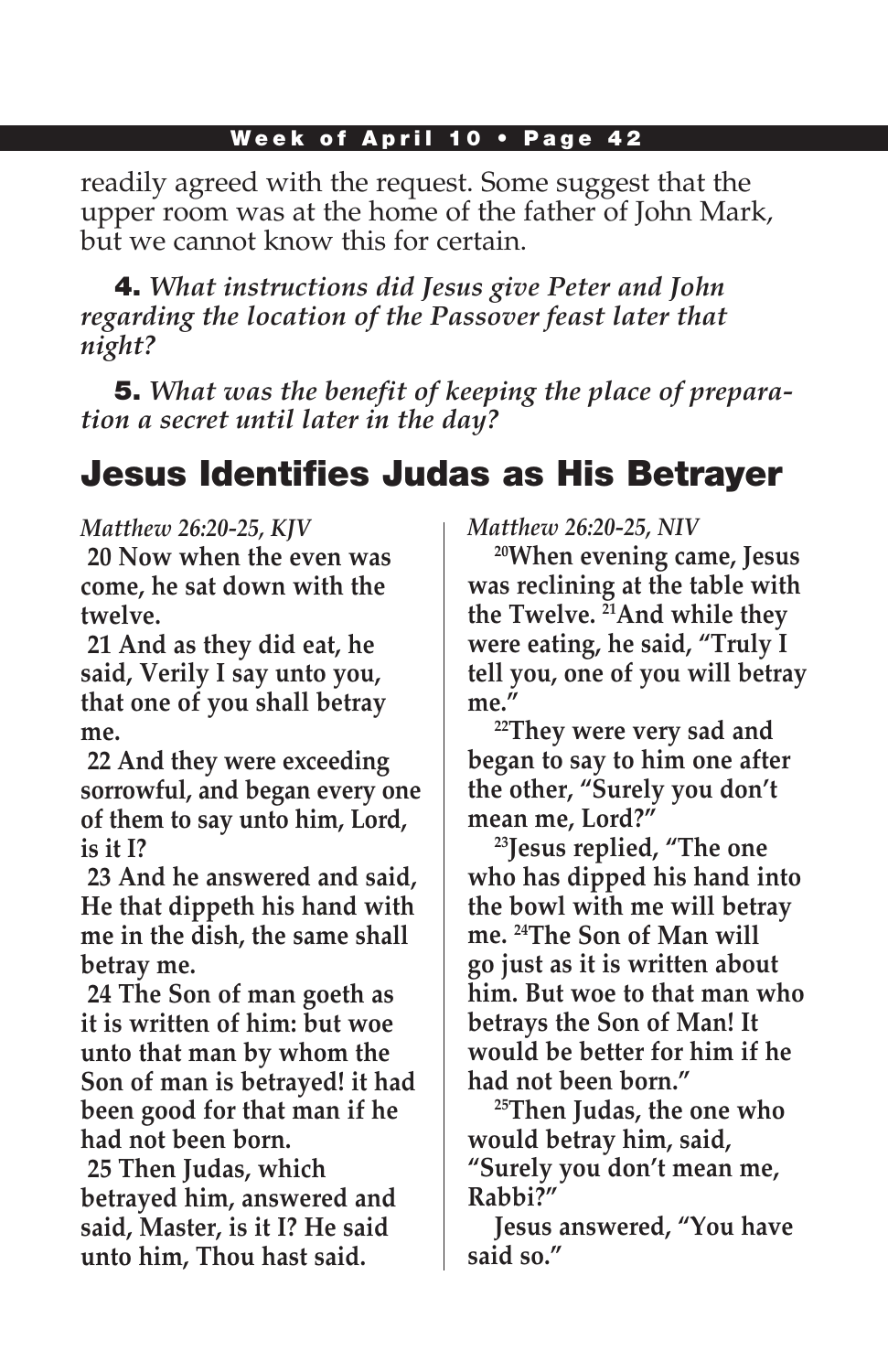Jesus' startling statement regarding His betrayal came later in the evening, after Jesus washed the feet of the disciples (John 13:3-21). He waited until after the main course of the meal to make His alarming announcement.

The deep sorrow of the disciples came from the fact that the betrayer was one of them. One by one, with sadness in their voice, they asked, "Surely you don't mean me, Lord?" (v. 22). In the Middle Eastern culture, the act of eating a meal together signified a close bond of friendship. Sharing the Passover meal with Jesus before betraying Him made the treachery of Judas's act even greater.

Jesus' response in verse 23 did not help identify the villain as all of the disciples dipped their hands in the bowl. His answer confirmed, however, the enormity of the offence of the one who sat at the table with them, which He highlighted with these memorable words, "It would be better for him if he had not been born" (vs. 24). Finally, Judas spoke up and received confirmation from Jesus that He knew his identity.

6. *What did the disciples do after Jesus said one of them would betray Him?*

7. *What made Judas's betrayal so reprehensible?*

# Remembering Jesus' Sacrifice for Us

*Matthew 26:26-30, KJV* **26 And as they were eating, Jesus took bread, and blessed it, and brake it, and gave it to the disciples, and said, Take, eat; this is my body. 27 And he took the cup, and gave thanks, and gave it to them, saying, Drink ye all of it; 28 For this is my blood of the new testament, which is shed for many for the remission of sins.**

*Matthew 26:26-30, NIV*

**26While they were eating, Jesus took bread, and when he had given thanks, he broke it and gave it to his disciples, saying, "Take and eat; this is my body."**

**27Then he took a cup, and when he had given thanks, he gave it to them, saying, "Drink from it, all of you. 28This is my blood of the covenant, which is poured out**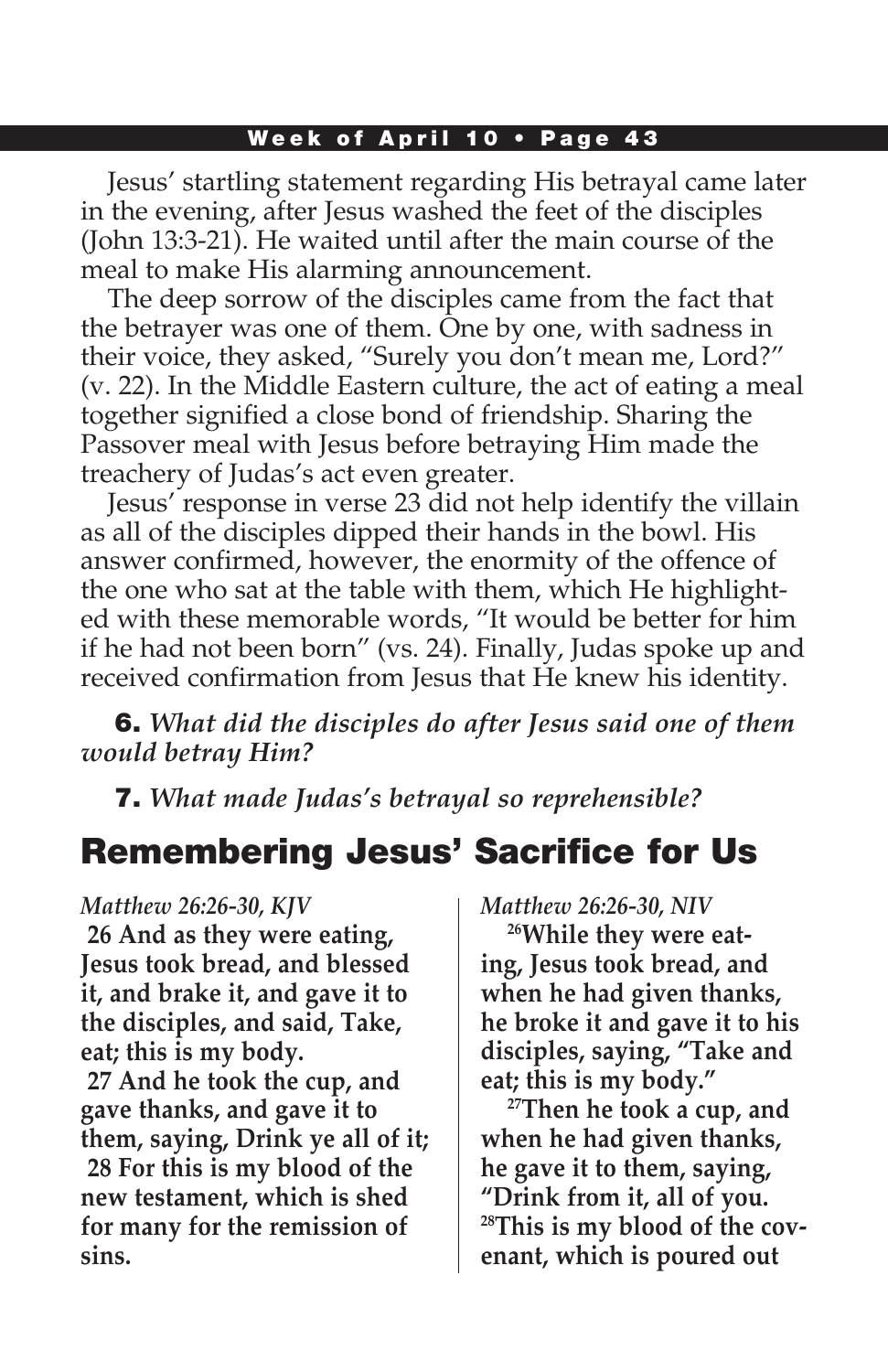**29 But I say unto you, I will not drink henceforth of this fruit of the vine, until that day when I drink it new with you in my Father's kingdom. 30 And when they had sung an hymn, they went out into the mount of Olives.**

**for many for the forgiveness of sins. 29I tell you, I will not drink from this fruit of the vine from now on until that day when I drink it new with you in my Father's kingdom."**

**30When they had sung a hymn, they went out to the Mount of Olives.**

After Judas departed, Jesus added something new to the Passover feast; He instituted what has come to be known as the Lord's Supper. All four Gospels record this, with Paul providing further instruction regarding it in 1 Corinthians 11:17-32. The taking of the bread and wine symbolizes Jesus' death on the Cross for us and its continued practice in the Church reminds us of His ultimate sacrifice on our behalf.

Jesus connected the shedding of His blood with our "forgiveness of sins." Even though the disciples likely did not understand its full significance of this at the time, this message would become central to the Gospel message they would later proclaim to the world. It's Jesus blood that covers our sins making eternal life possible for all who believe.

The evening in the Upper Room ended with Jesus and His



*This 6th century Rossano Gospels illustration shows the disciples reclining at the table for the Last Supper.*

disciples singing a "hymn" (vs. 30). As was the custom at the end of the Passover feast, those gathered together would sing Psalms 115-118.

8. *What's the significance of partaking in the bread and the cup as Jesus instructed in these verses?*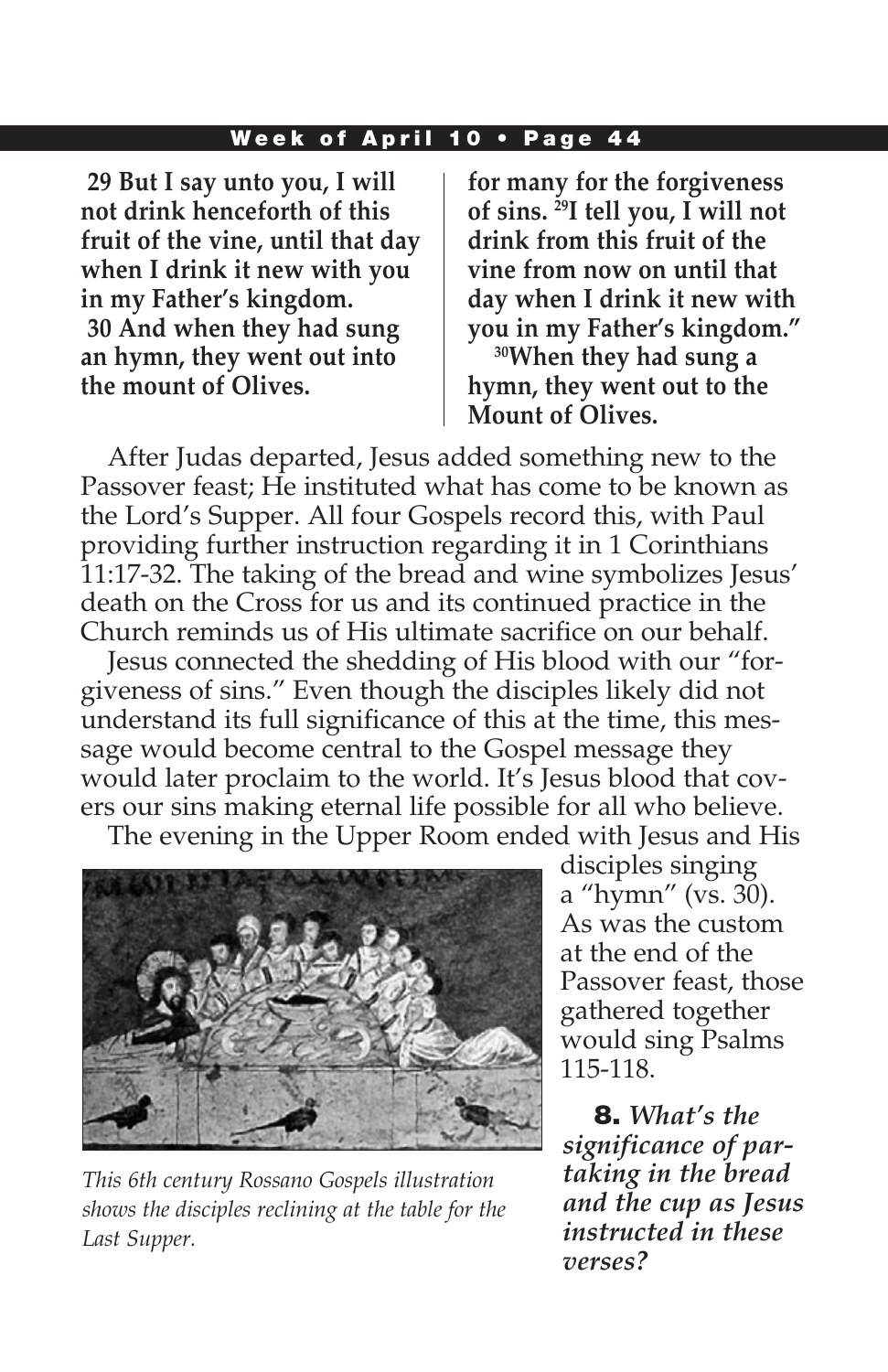# Week of April 10 • Page 45 Corrine's Loyalty Returns

Corrine, a recovering addict, was nervous about attending church with her grandparents. She did not know how everyone was going to accept her. It had been over eight years since she had been in church. She was once the choir president and director. She grew the choir from 15 members to 75 in a few months. She loved God and wanted the world to know. Corrine had most of her college classmates in church. It was glorious—until things changed.

Corrine had fallen in love with a young man who did not want to have anything to do with church, no matter how hard she tried to convince him otherwise. Dominique was loyal to the streets, and he wanted Corrine on his turf. Before she knew it, Corrine had stopped attending college and church and was on drugs. Her loyalty to Dominique had put her heart out of alignment with her first love—Jesus!

Everyone who knew Corrine tried and tried to bring her back to God and the church, but even after she decided that Dominique was no good for her and she needed to come back, she was too embarrassed and full of guilt to return. It was her son, who was now seven years old and living with her grandparents because she couldn't take care of him, who said he wanted her to attend church with them. His little eyes were filled with tears.

 "I know you never stopped loving God," he said one day while hugging her. It was at that time she examined her wayward heart and chose Jesus again. That day she entered the church with her grandparents and son. The people—and her Lord—received her with joy.

9. *Has your loyalty to Jesus wavered? If so, why did it happen?*

10. *What brought you back to Him?*

11. *How can remembering His sacrifice help you remain loyal to Him?*